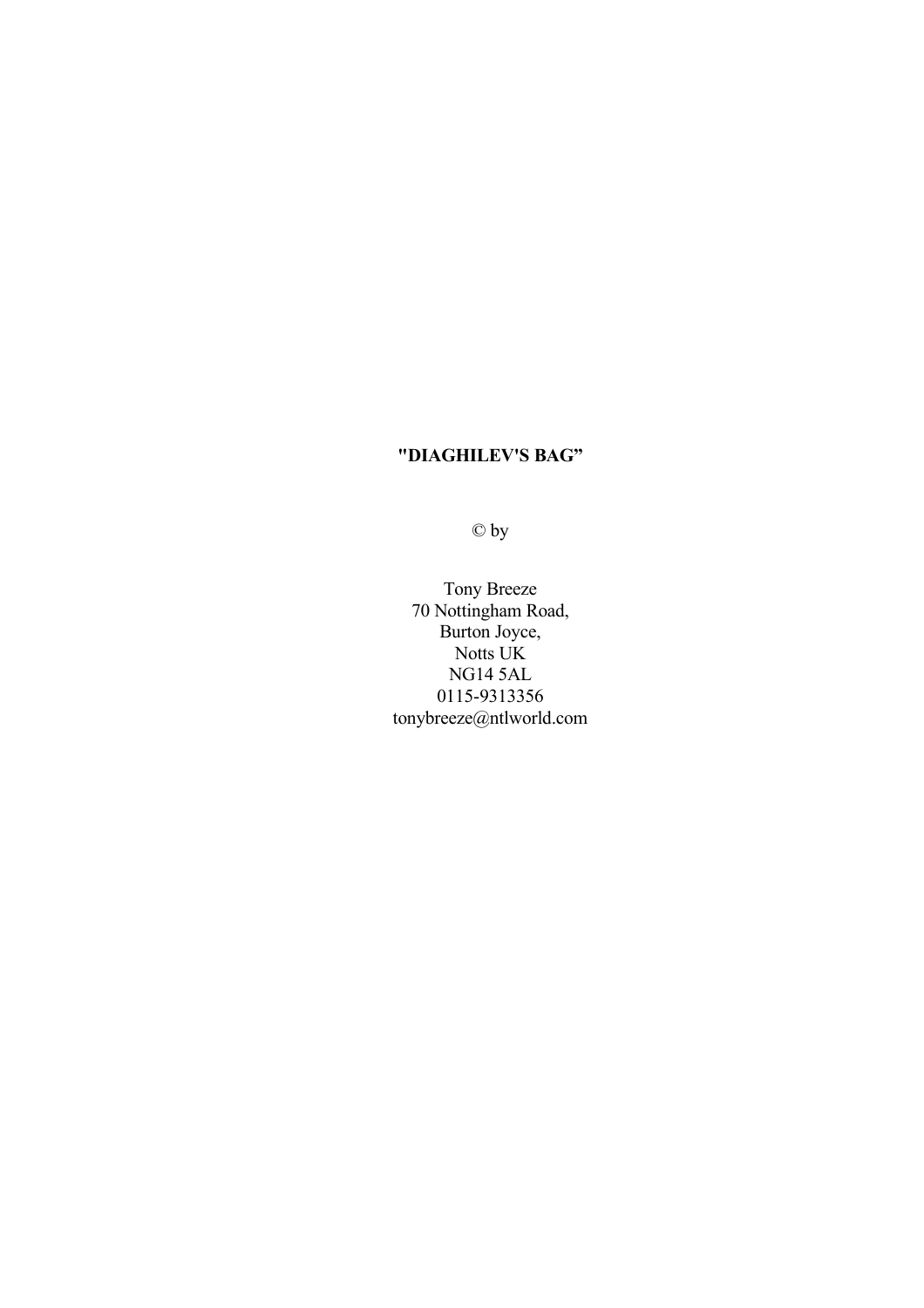Performances or readings of this play may not legally take place before an audience without a licence obtainable on application from:

> Ventus Books 70 Nottingham Road Burton Joyce Notts NG14 5AL (0115-9313356) [tonybreeze@ntlworld.com](mailto:tonybreeze@ntlworld.com)

To avoid possible disappointment application should be made, preferably in writing, as early as possible stating :-

(i)Name and address of applicant (ii)Name and address of society (iii)Name and address of theatre or hall where the performances would be held (iv) Times and dates of performances

A fee will be charged for this licence which must be paid prior to the first performance otherwise the licence is automatically cancelled and the performance becomes illegal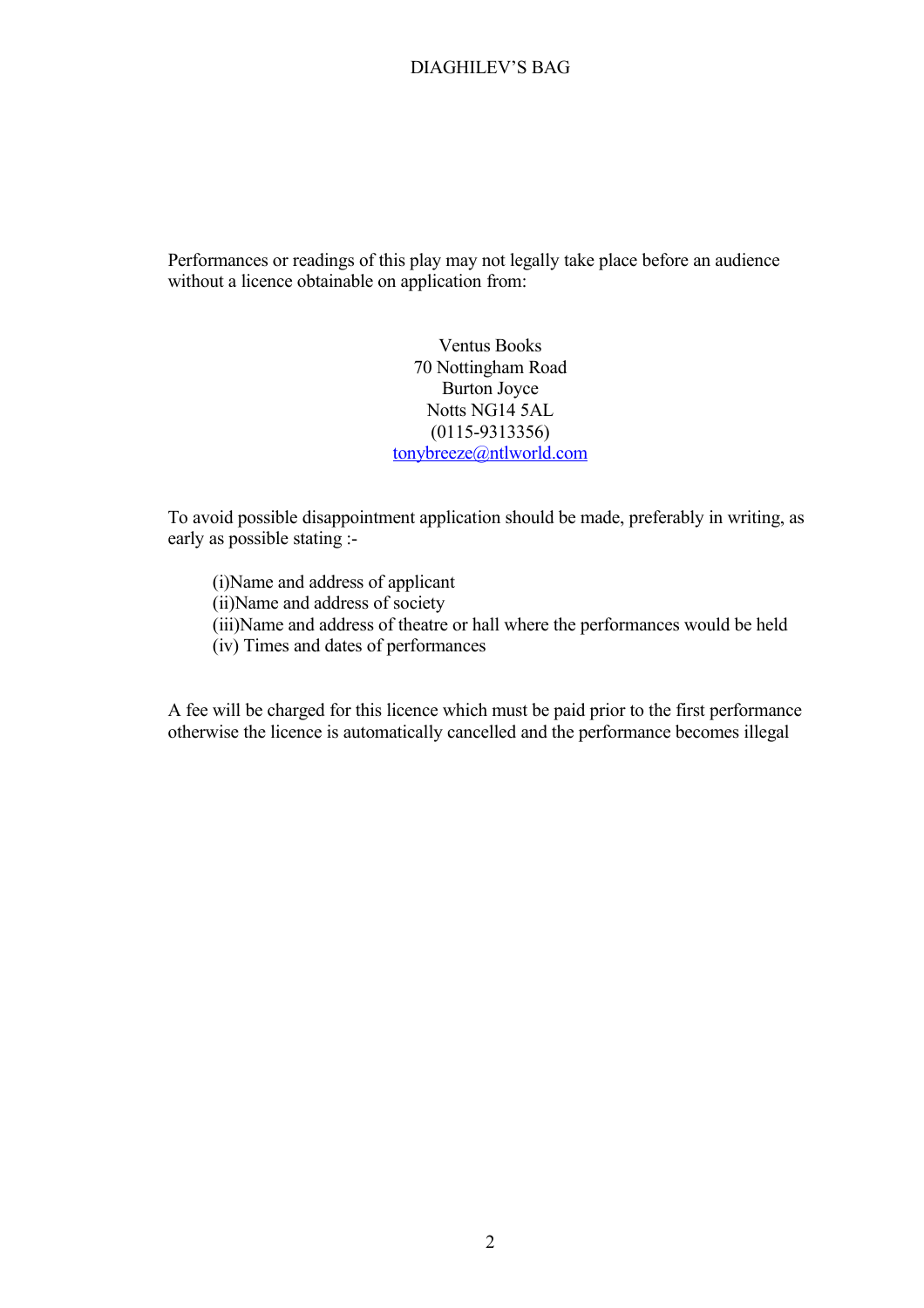## **CHARACTERS**

| Henrik    | Overweight, roughly spoken and takes a pleasure in being obnoxious to<br>people |
|-----------|---------------------------------------------------------------------------------|
| Janesh    | Opposite of Henrik, keen, religious and wishing to get on                       |
| Diaghiley | Sensitive carer suffering from stress at what the world has shown him           |
| Child     | Young boy or girl with an air of cheeky innocence                               |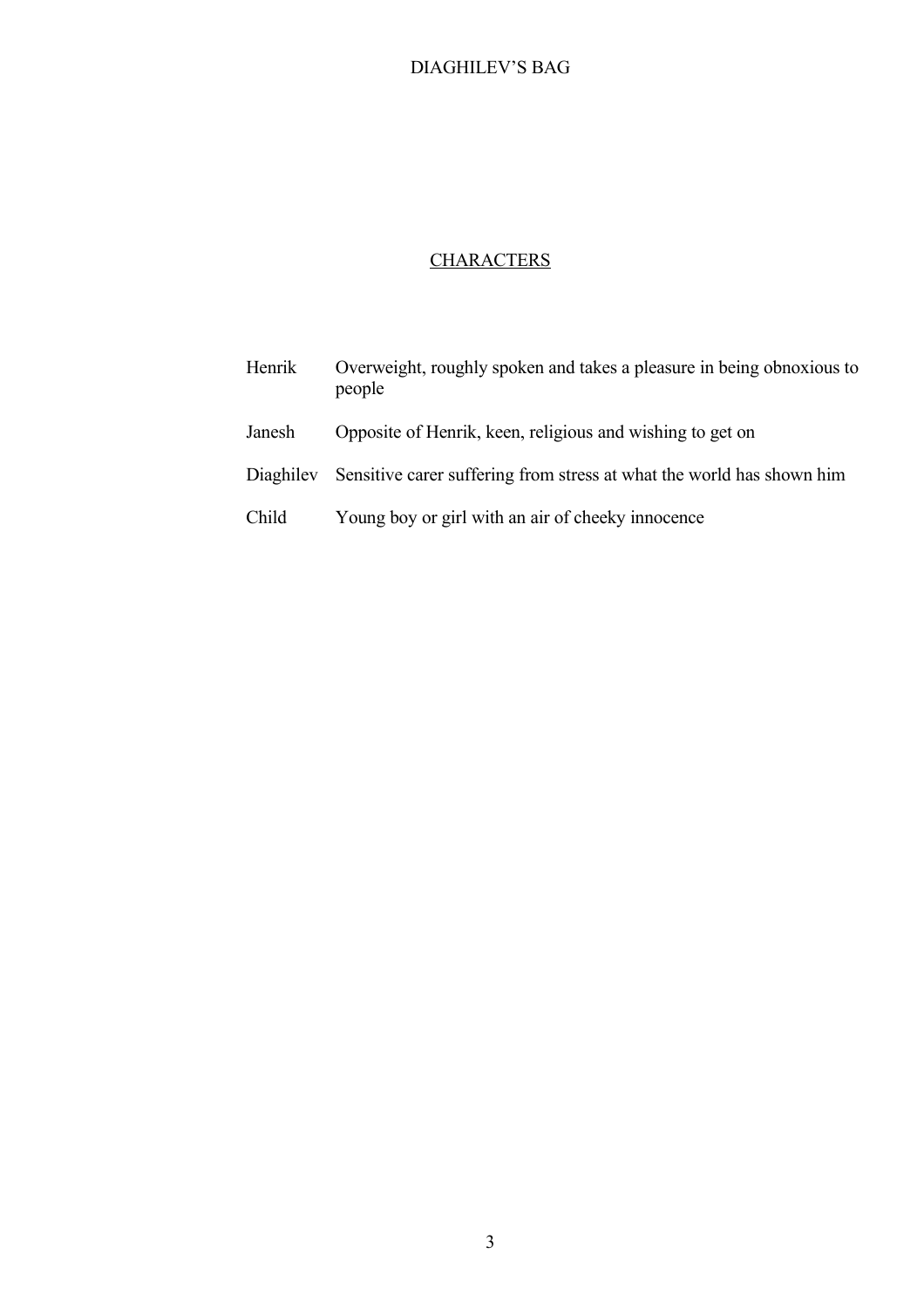(It is the middle of the night. The stage is bare apart from some old boxes and boulders lying around. Rubbish is scattered here and there, stones, pebbles, etc. Two men dressed in overalls move about shining torches and occasionally picking things up and taking them to a plastic bag that stands at the front of the stage. One carries a hand brush and pan. They could be park keepers or garbage men but they are not .... )

- Henrik That's the trouble with my wife, no sense of humour "What time do you call this?" she says... I said " Bewitching hour?"... she wasn't amused I can tell you... "Twelve o' clock, "she says, "Where've you been till twelve o'clock?"... I told her, I said, "Do you want to know the truth or do you want me to make up a story?" ... she says, "The truth of course"... so I said, "I've been up an alley screwing that barmaid with the blond hair!"... she said," You've been what!?" and I was just going to repeat it when she says," You've been drinking after time again haven't you ?" … "0. K," I said, "I've been drinking after time"...That's what she wanted to hear, she didn't want the truth even though she'd asked for it ... as a matter of fact I had been screwing the barmaid with the blond hair but it just goes to prove a point Janesh, if you want a woman to believe you, tell her what she wants to hear, tell her anything, but don't tell her the truth ... How about you? Have you set the date yet?
- Janesh No
- Henrik You should have set the date by now. How long is it?
- Janesh Two years
- Henrik Two years? For two years you've been going out with the girl and still you haven't set the date?
- Janesh We're saving
- Henrik Saving? By the time you're married you'll be too old for the other, you'll have forgotten what its for... You do know what it's for Janesh, don't you? It's not for peeing over high fences you know! (laughing) The youngsters of today, I don't know what to make of them - in my day you went out, found a girl then Wham! Bang! You got married if you put her in the club - but none of this "saving to get married" business
- Janesh We want to buy our own place
- Henrik It's not important if it's that important I would forget all about it. Where's your passion Janesh? What are you waiting for? Still, I suppose with you it doesn't matter like it did with us - with us you were supposed to be married before you got a bit of the other - today it doesn't seem to matter
- Janesh It does with some women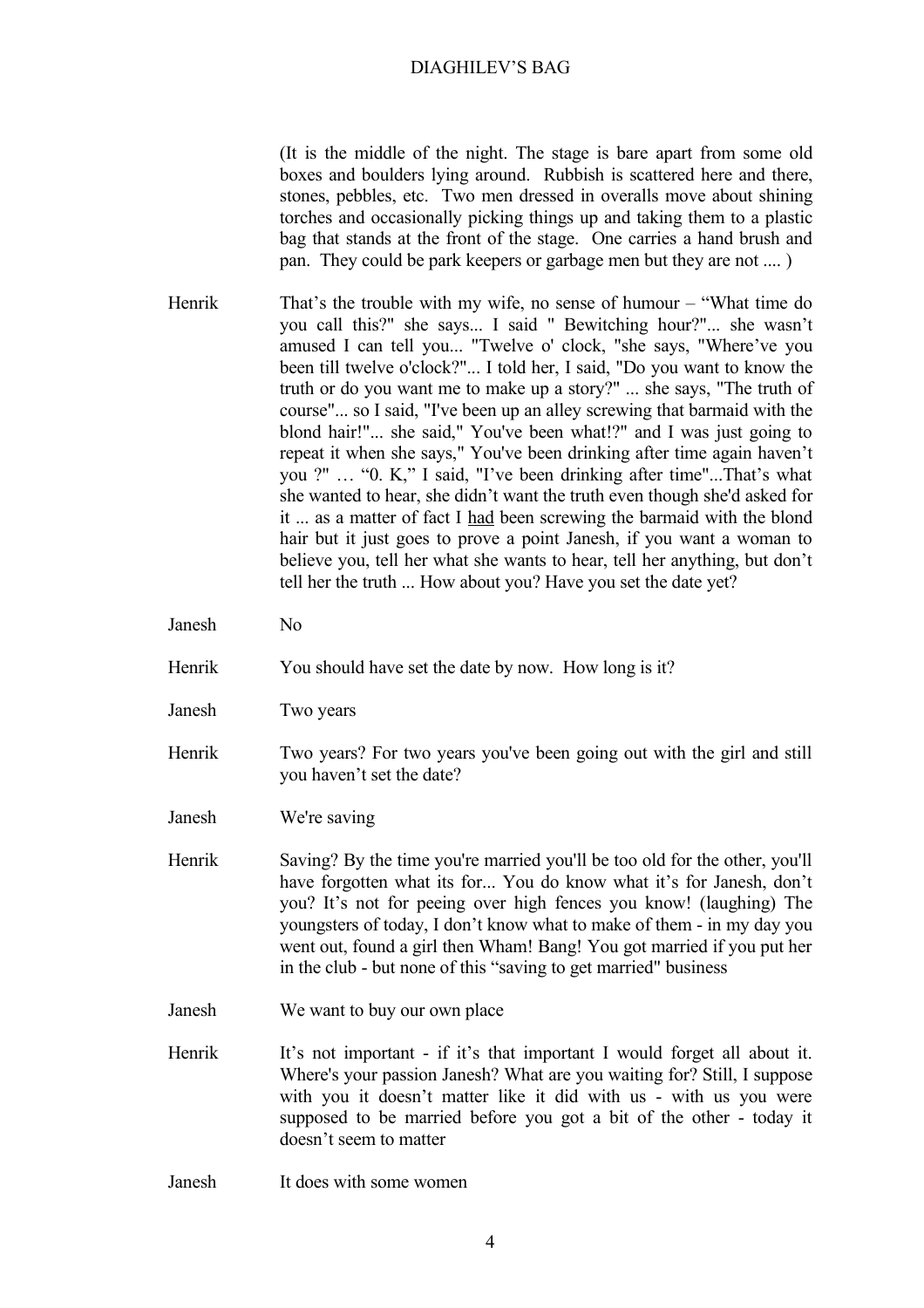| Henrik    | <b>DIAGHILEV'S BAG</b><br>You what? You're not trying to tell me you've been going out with her<br>for two years and you still haven't ? |
|-----------|------------------------------------------------------------------------------------------------------------------------------------------|
| Janesh    | Yes                                                                                                                                      |
| Henrik    | You're joking Janesh? Tell me you're joking                                                                                              |
| Janesh    | I'm not                                                                                                                                  |
| Henrik    | Two years? She's kept you waiting for two years?                                                                                         |
| Janesh    | She's an old fashioned girl                                                                                                              |
| Henrik    | What've you been doing in that time?                                                                                                     |
| Janesh    | Kissing                                                                                                                                  |
| Henrik    | Yes?                                                                                                                                     |
| Janesh    | And cuddling                                                                                                                             |
| Henrik    | $Yes?$ Nut no?                                                                                                                           |
| Janesh    | N <sub>o</sub>                                                                                                                           |
| Henrik    | Let me see your hand (Janesh bewildered takes off his glove and shows<br>it) Yes! I see now why you have the blisters!                   |
| Janesh    | (Snatching hand away) It isn't funny                                                                                                     |
| Henrik    | You can say that again                                                                                                                   |
|           | (At this point Diaghilev enters also in overalls. He is tentative, nervous,<br>looking around at the ground)                             |
| Diaghilev | What isn't funny?                                                                                                                        |
| Janesh    | Henrik - he isn't                                                                                                                        |
| Diaghilev | What's he been saying ?                                                                                                                  |
| Henrik    | All I said was -                                                                                                                         |
| Janesh    | There's no need to repeat it                                                                                                             |
| Henrik    | He's been going out with that girl of his for two years and they still<br>haven't "consummated the relationship"                         |
| Diaghilev | So?                                                                                                                                      |
| Henrik    | So it's unusual that's all, in this day and ageanyway Diaghilev,<br>where've you been?                                                   |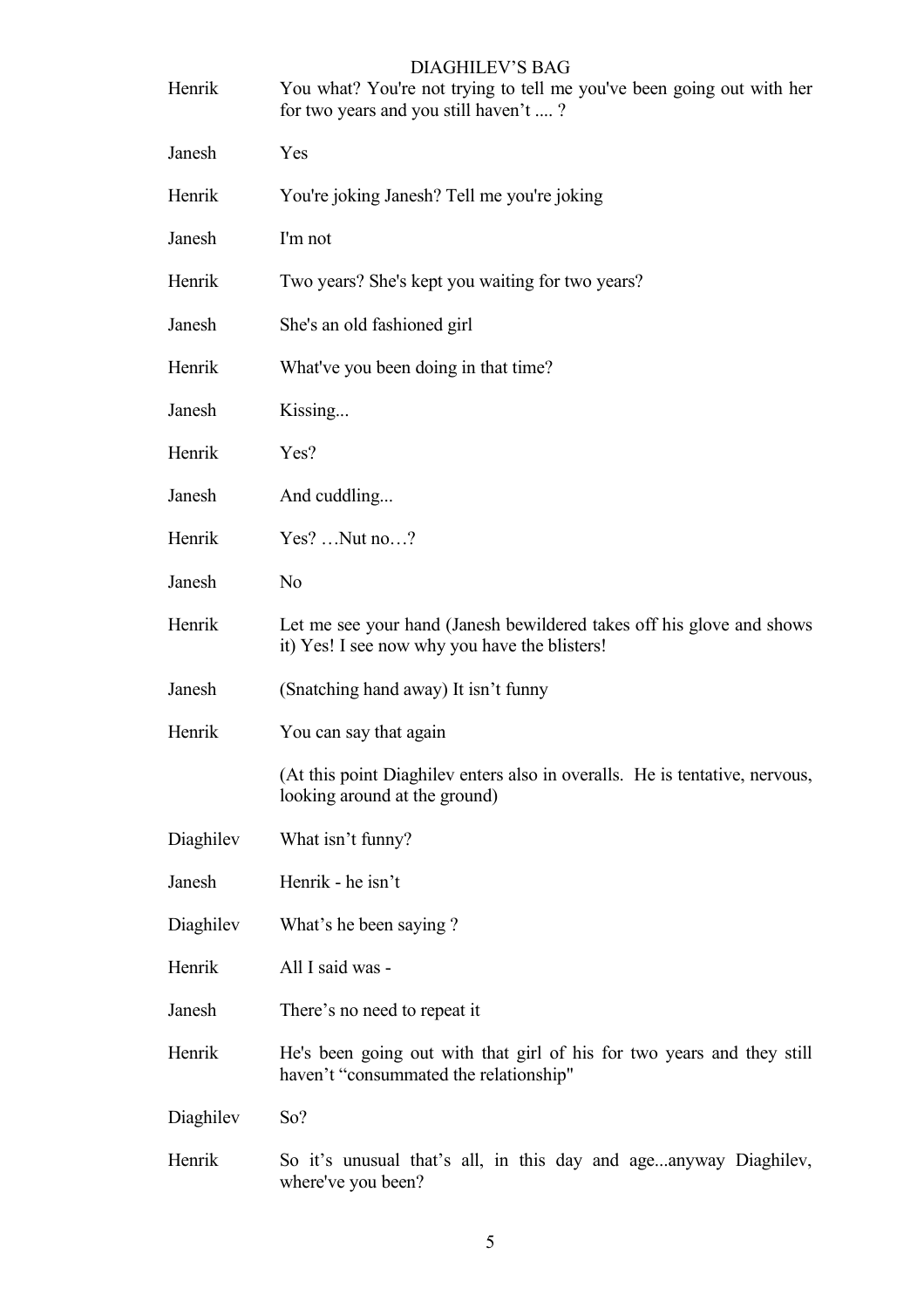| Diaghilev | I had something to attend to                                                                                        |
|-----------|---------------------------------------------------------------------------------------------------------------------|
| Henrik    | What thing? You've come when the job's almost done                                                                  |
| Janesh    | Is this your first one serge?                                                                                       |
| Diaghilev | No, of course not. I've been to loads of sudden deaths                                                              |
| Henrik    | But not suicides, eh Diaghilev?                                                                                     |
| Janesh    | Are you sure you're all right serge?                                                                                |
| Diaghilev | Course I'm all right                                                                                                |
| Janesh    | You don't look it                                                                                                   |
| Henrik    | You look as if you're about to heave at any minute                                                                  |
| Janesh    | Do you feel sick?                                                                                                   |
| Diaghilev | $(Lying)$ No                                                                                                        |
| Janesh    | Everybody feels sick the first time you know - I was sick - Have you<br>tried putting your fingers down your throat |
| Diaghilev | I'm fine I tell you                                                                                                 |
| Henrik    | I'll put my fingers down your throat for you Diaghilev                                                              |
| Diaghilev | That wont be necessary thank you                                                                                    |
| Henrik    | You know your trouble? You're too sensitive. You're not cut out for this<br>kind of work                            |
| Janesh    | You were a teacher, serge, weren't you?                                                                             |
| Diaghilev | Yes                                                                                                                 |
| Janesh    | What made you give up a good job like that to be a. policeman?                                                      |
| Diaghilev | I had great ambitions at the time                                                                                   |
| Henrik    | Don't tell me - you were going to change the world? Fight crime                                                     |
| Diaghilev | Something like that                                                                                                 |
| Henrik    | You lot are the worst sort – idealists - that's why you write that poetry<br>of yours                               |
| Janesh    | You write poetry?                                                                                                   |
| Diaghilev | A little                                                                                                            |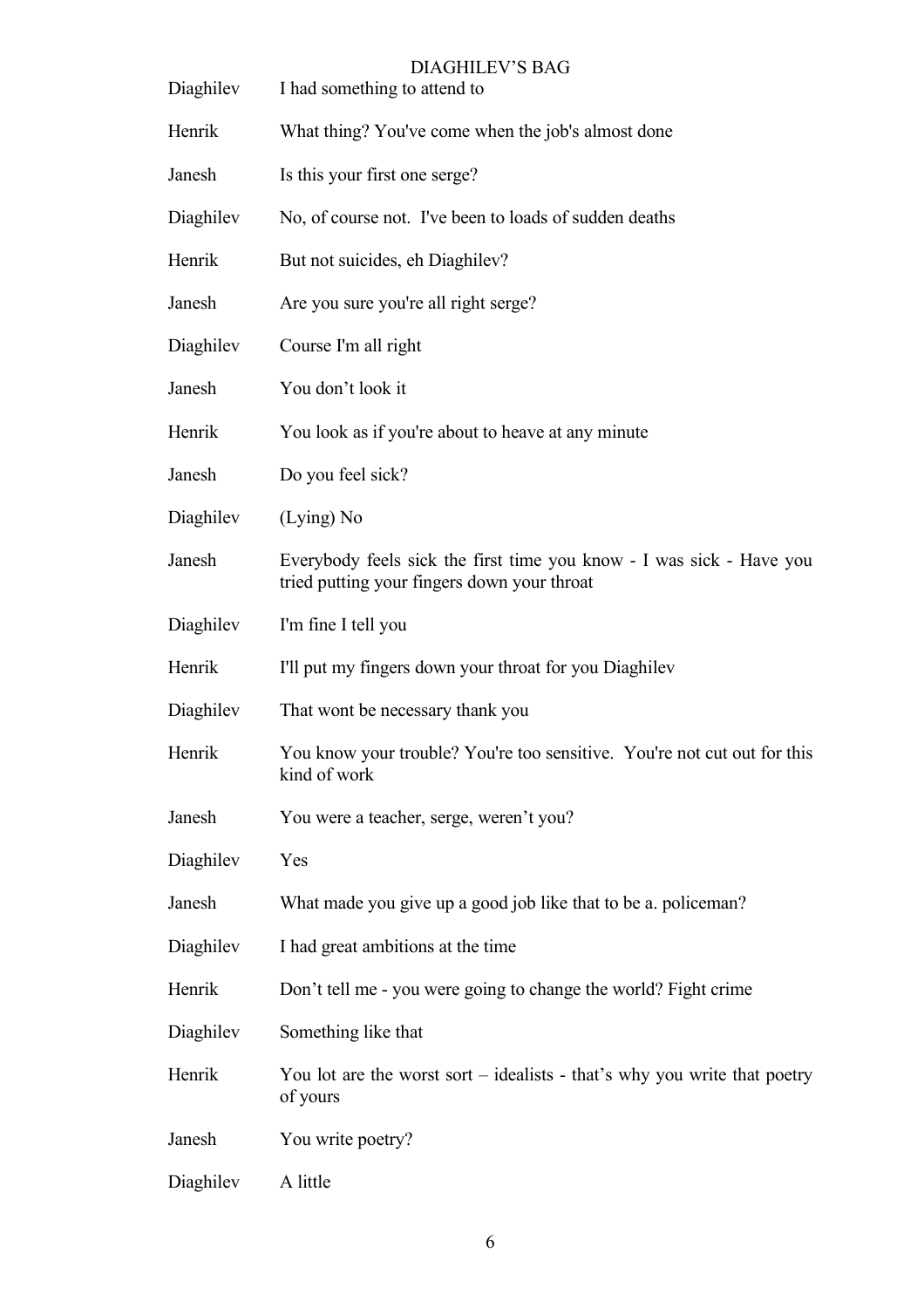| Henrik    | <b>DIAGHILEV'S BAG</b><br>Course he does - now then Diaghilev (indicating bag) How's about<br>writing a poem for this fellow then?                                                               |
|-----------|--------------------------------------------------------------------------------------------------------------------------------------------------------------------------------------------------|
| Diaghilev | (Clutching mouth feeling unwell) Excuse me (he runs off to be sick<br>causing much merriment to Henrik)                                                                                          |
| Janesh    | You shouldn't humiliate him like that                                                                                                                                                            |
| Henrik    | What've I done?                                                                                                                                                                                  |
| Janesh    | He's a sergeant, you should show some respect for rank                                                                                                                                           |
| Henrik    | It takes more then three stripes to make me respect a man - respect is<br>something you earn                                                                                                     |
| Janesh    | You've never tried for promotion then Henrik?                                                                                                                                                    |
| Henrik    | Me? Why should I? I'm happy as I am. Anyway they'd never promote<br>somebody like me - I speak my mind too much                                                                                  |
| Janesh    | You might've upset him                                                                                                                                                                           |
| Henrik    | So? They shouldn't send a boy to do a man's job. You know what they<br>say about teachers, "A man amongst boys and a boy amongst men"                                                            |
| Janesh    | You should show more respect for the dead as well                                                                                                                                                |
|           | (Diaghilev re-enters wiping his mouth)                                                                                                                                                           |
|           | I said he should show more respect for the dead, serge. What do you<br>say?                                                                                                                      |
| Diaghilev | It would be more fitting                                                                                                                                                                         |
| Henrik    | Respect? For what?                                                                                                                                                                               |
| Janesh    | A young man's died here tonight                                                                                                                                                                  |
| Henrik    | And I should respect him because he had the stupidity to jump in front<br>of the midnight express?                                                                                               |
| Janesh    | You should be more thoughtful                                                                                                                                                                    |
| Henrik    | And was he thoughtful when he did this? Eh? Did he think of the<br>practicalities?                                                                                                               |
| Janesh    | He was upset                                                                                                                                                                                     |
| Henrik    | "He was upset" - I'm upset at having to miss my evening out - overtime<br>like this I can do without - I could have been enjoying myself, instead of<br>which I have to poke about looking for - |
| Diaghilev | Do you always have to be so heartless?                                                                                                                                                           |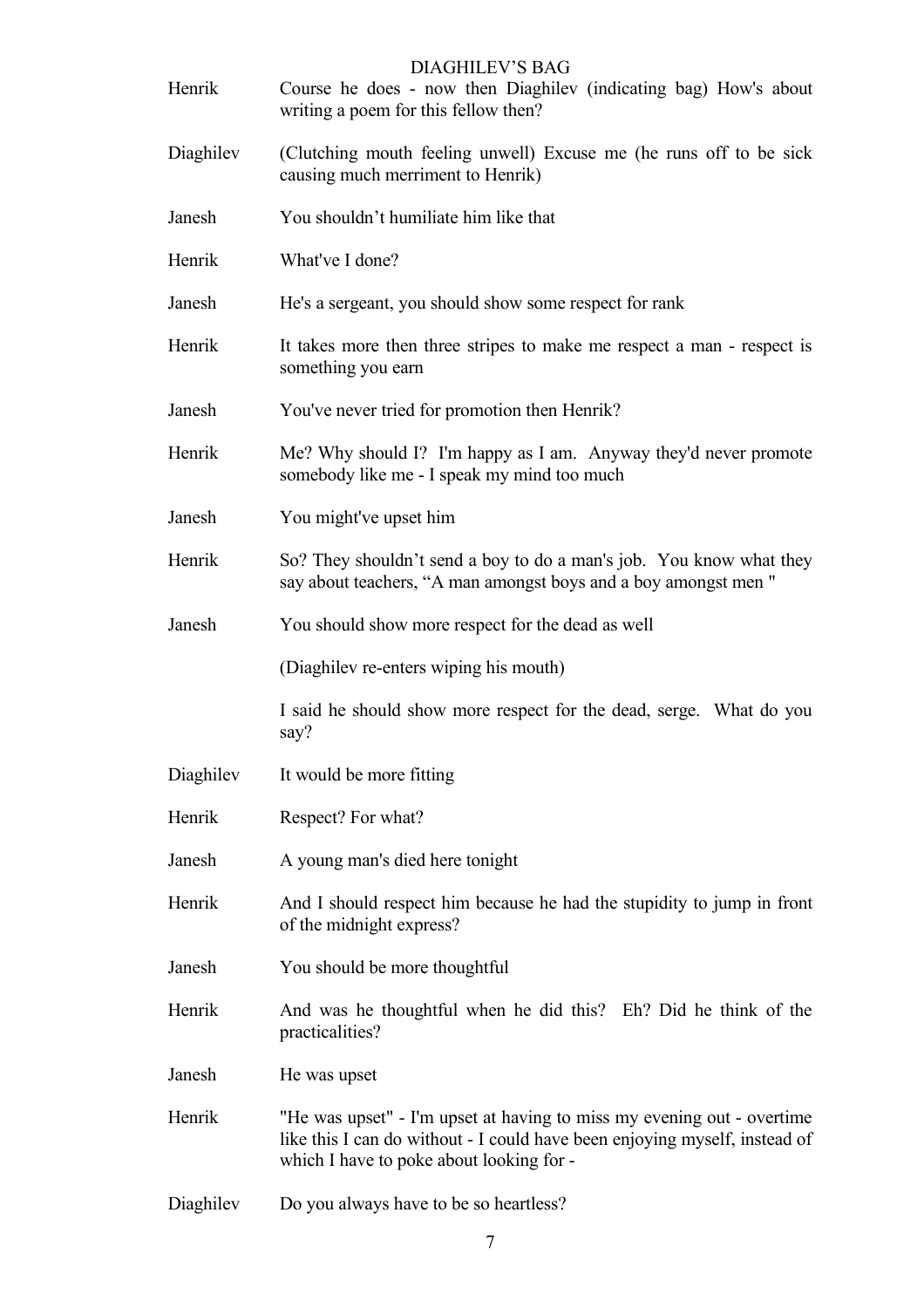- Henrik Me? Heartless? I'll have you know I'm a very caring person I cry at weddings and at funerals - but only at the thought of how much money's being wasted! Listen friend, do you know how many times I've had to do this? Do you know how long I've worked this patch? I was doing this before you even joined so don't come along telling me I should be more caring - I've had my fill of this job and your sensitivity  $-$  it's that that causes half the trouble in this world - if everybody was down to earth like me we'd have none of this - jumping in front of trains because your girlfriend tells you to piss off - I can do without it, I can tell you
- Diaghilev It was because he'd lost his job
- Henrik Whatever
- Diaghilev You're not bothered are you? You're completely unmoved it doesn't bother you one iota that somebody could become so depressed they can do a thing like this
- Henrik All that bothers me is that I have to waste my time wandering round here in the dark picking up bits of entrail when I could have been off at ten having a good time. Why they choose this way I'll never know, I can think of hundreds of better ways - what do you say Janesh?
- Janesh I don't think I'd have the courage
- Henrik For instance you could drink yourself to death a couple of bottles, a few tablets and there you are - none of this - this is so messy
- Diaghilev Do you think he was bothered about the method when he did it? Do you think it even crossed his mind?
- Henrik I'll tell you one thing it crossed his mind to change it
- Diaghilev You what?
- Henrik He changed his mind
- Diaghilev What do you mean?
- Henrik I mean I talked to the driver and he said he changed his mind he says when he picked him up in his lights he was standing with his arms and legs outstretched waiting for the end and then at the last minute he changed his mind and tried to run
- Janesh No?
- Henrik Yes but he must have got his foot caught in something and by then it was too late
- Diaghilev Dear God

(Janesh makes the sign of the cross and says a silent prayer)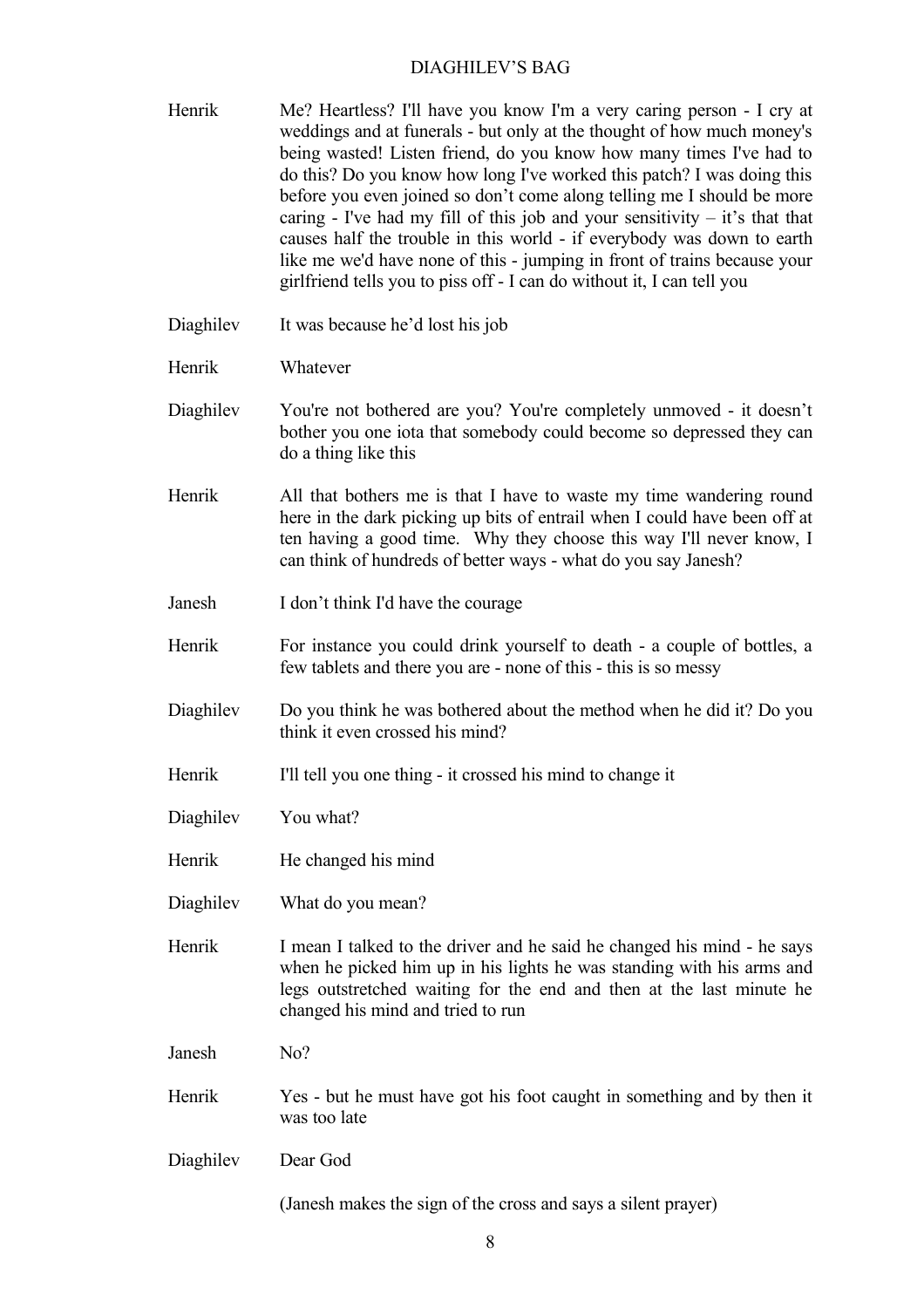| Henrik    | (To Janesh) What are you doing? While you're there Janesh say one for<br>me - ask him who's going to win the three thirty                                |
|-----------|----------------------------------------------------------------------------------------------------------------------------------------------------------|
|           | (Pulls out a packet of sandwiches and starts eating)                                                                                                     |
|           | (To Diaghilev) You want one?                                                                                                                             |
| Diaghilev | How the hell can you eat at a time like this?                                                                                                            |
| Henrik    | At a time like what?                                                                                                                                     |
| Diaghilev | Here we are combing the embankment for bits of some young man and<br>all you can think about is eating                                                   |
| Henrik    | You don't want one?                                                                                                                                      |
| Diaghilev | N <sub>0</sub>                                                                                                                                           |
| Henrik    | They're nice                                                                                                                                             |
| Diaghilev | I don't care if they're caviar - I couldn't eat a thing at this moment                                                                                   |
| Henrik    | You should eat - you've got to keep body and soul together - unlike this<br>fellow (indicates bag then offers one to the bag as a joke) You want<br>one? |
| Diaghilev | You know Henrik, I sometimes wonder what makes you tick, you seem<br>to go out of your way to be disgusting                                              |
| Henrik    | Just a bit of fun - everybody needs a bit of fun - especially at a time like<br>this                                                                     |
|           | Diaghilev I can understand that but you go over the top, you enjoy making people<br>feel uncomfortable                                                   |
| Henrik    | Which reminds me Diaghilev, why were you so late?                                                                                                        |
| Diaghilev | I had something to attend to                                                                                                                             |
| Henrik    | You said "Get started and I'll be with you directly"                                                                                                     |
| Diaghilev | I'm sorry                                                                                                                                                |
| Henrik    | Instead of which you leave us to do the dirty work while you're away<br>somewhere skiving                                                                |
| Diaghilev | I wasn't skiving. - anyway have you finished?                                                                                                            |
| Henrik    | Almost - its difficult to say in this light                                                                                                              |
| Janesh    | We've been down the track quite a way but the torches weren't very<br>good                                                                               |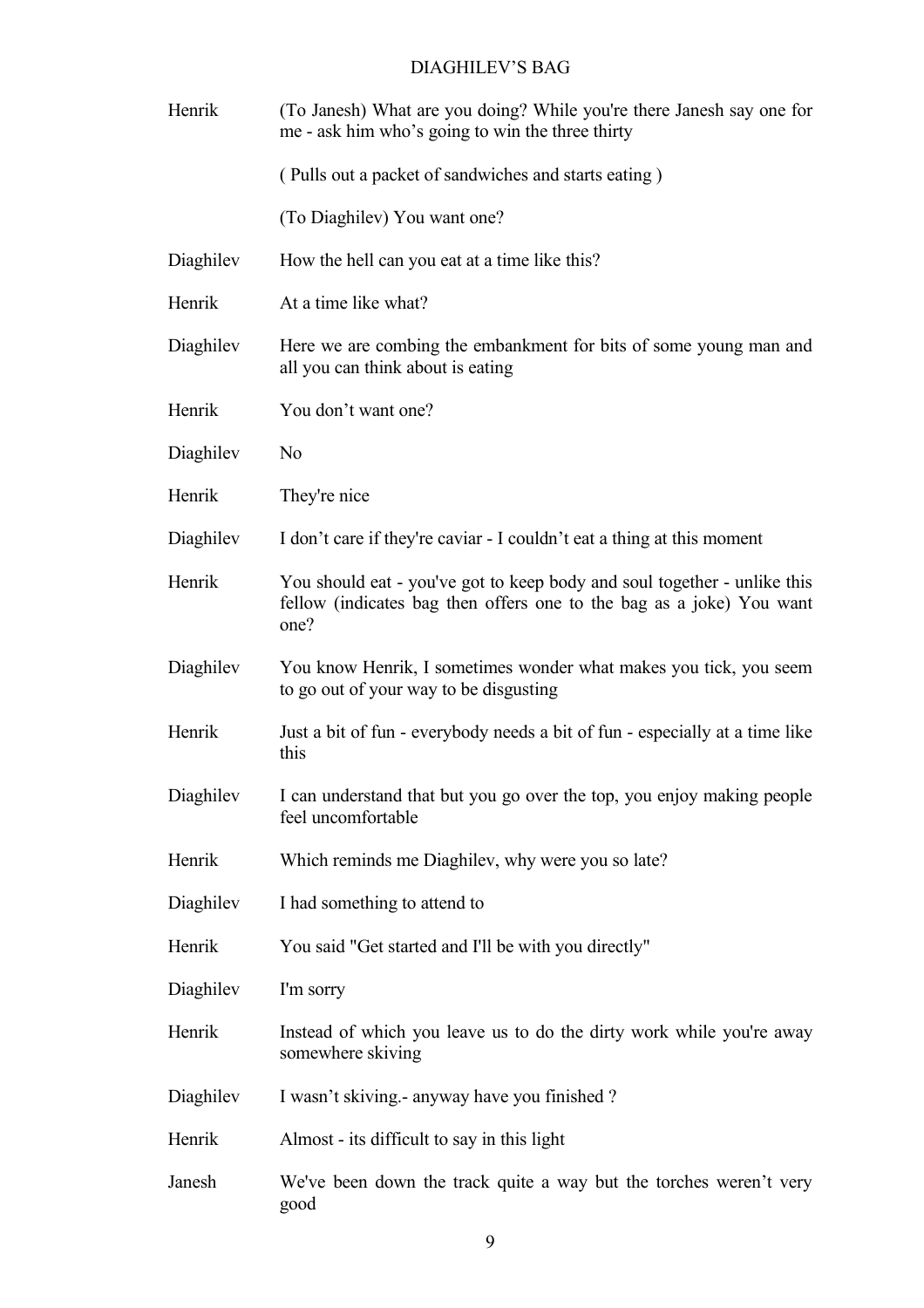Diaghilev That's why I went to fetch you these batteries (producing them from pocket) Henrik (Sarcastically) Oh that's where you've been? Fetching batteries - how thoughtful Diaghilev Watch your tongue Henrik I'm watching it - in fact I've been watching tongues for the last hour and a half - and ears and noses and God knows what else Janesh Henrik! Henrik Well, he talks to me as if I was a kid and now the job's done he brings us new batteries Janesh We might need them later Henrik What for? We've finished Diaghilev I'm afraid not Henrik Listen Sergeant Diaghilev, we've done what we had to - we've combed the embankment on both sides of the track, picked up what there was left to pick up - now can we please go home? Diaghilev No Henrik "No" he says Janesh Why not serge? Diaghilev We've had instructions to stay here till morning until they can get somebody out to relieve us Henrik You're joking? Diaghilev I wish I was Janesh Till morning? That's ages yet - what are they playing at? Diaghilev It seems they want to be sure we don't miss anything Henrik What do they want us to do - count the bloody pieces? What do they think it is - a bloody jigsaw? Janesh I can see their point Henrik - we'd look pretty silly if ... Henrik Why cant they send some of the nightshift out? Diaghilev They're busy it seems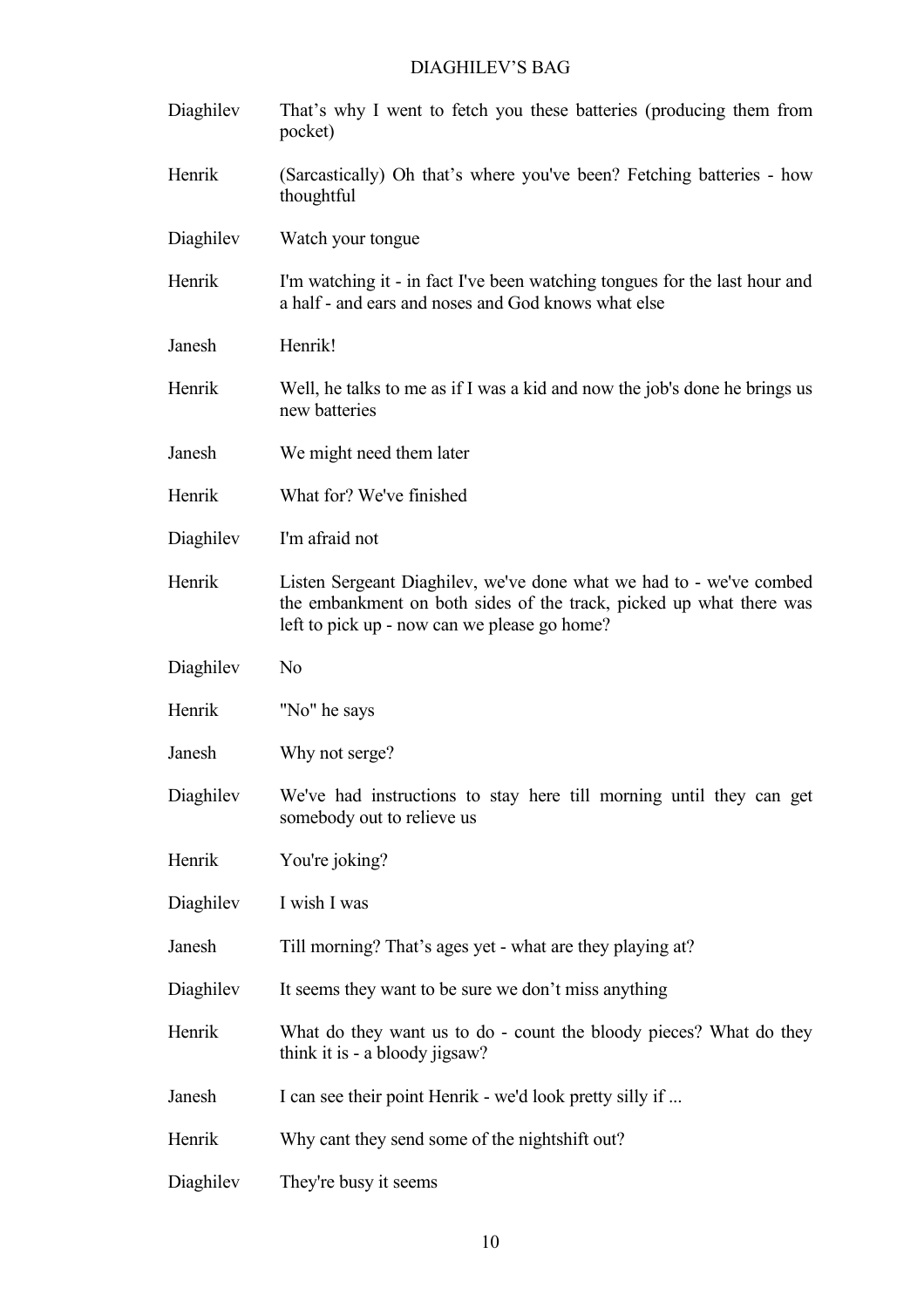| Janesh    | Never mind Henrik, think of all the overtime you'll be getting                                                                                                        |
|-----------|-----------------------------------------------------------------------------------------------------------------------------------------------------------------------|
| Henrik    | Overtime like this I don't need - sleep I do - I'm dreadful if I don't get<br>my sleep                                                                                |
| Diaghilev | That I can believe                                                                                                                                                    |
| Henrik    | Well this is just great - what are we going to do, sit and look at each<br>other all night?                                                                           |
| Janesh    | We could try sleeping                                                                                                                                                 |
| Henrik    | On what?                                                                                                                                                              |
| Janesh    | I know what, I've got some cards in the car, we could play cards                                                                                                      |
| Henrik    | You stay there - I'll get them - where are they?                                                                                                                      |
| Janesh    | In the glove compartment                                                                                                                                              |
| Henrik    | (Going off muttering to himself) "Sleeping" he says (calls back) You set<br>up a table                                                                                |
|           | (They sort out boxes to sit on and a table)                                                                                                                           |
| Janesh    | He's a strange one old Henrik                                                                                                                                         |
| Diaghilev | You can say that again                                                                                                                                                |
| Janesh    | His bark is worse than his bite, you know                                                                                                                             |
| Diaghilev | (Unconvinced) Really                                                                                                                                                  |
| Janesh    | Underneath all his bluster he's a good policeman                                                                                                                      |
| Diaghilev | If only he wasn't so                                                                                                                                                  |
| Janesh    | Awkward? He's a challenge for a sergeant, a problem in man<br>management                                                                                              |
| Diaghilev | You can say that again                                                                                                                                                |
| Janesh    | Its a horrific business this                                                                                                                                          |
| Diaghilev | Yes - you had many?                                                                                                                                                   |
| Janesh    | One or two - you get used to them on this patch - it affects different<br>people in different ways - take Henrik, he pretends it doesn't bother him<br>but underneath |
| Diaghilev | What about you?                                                                                                                                                       |

Janesh I try and treat it as part of the job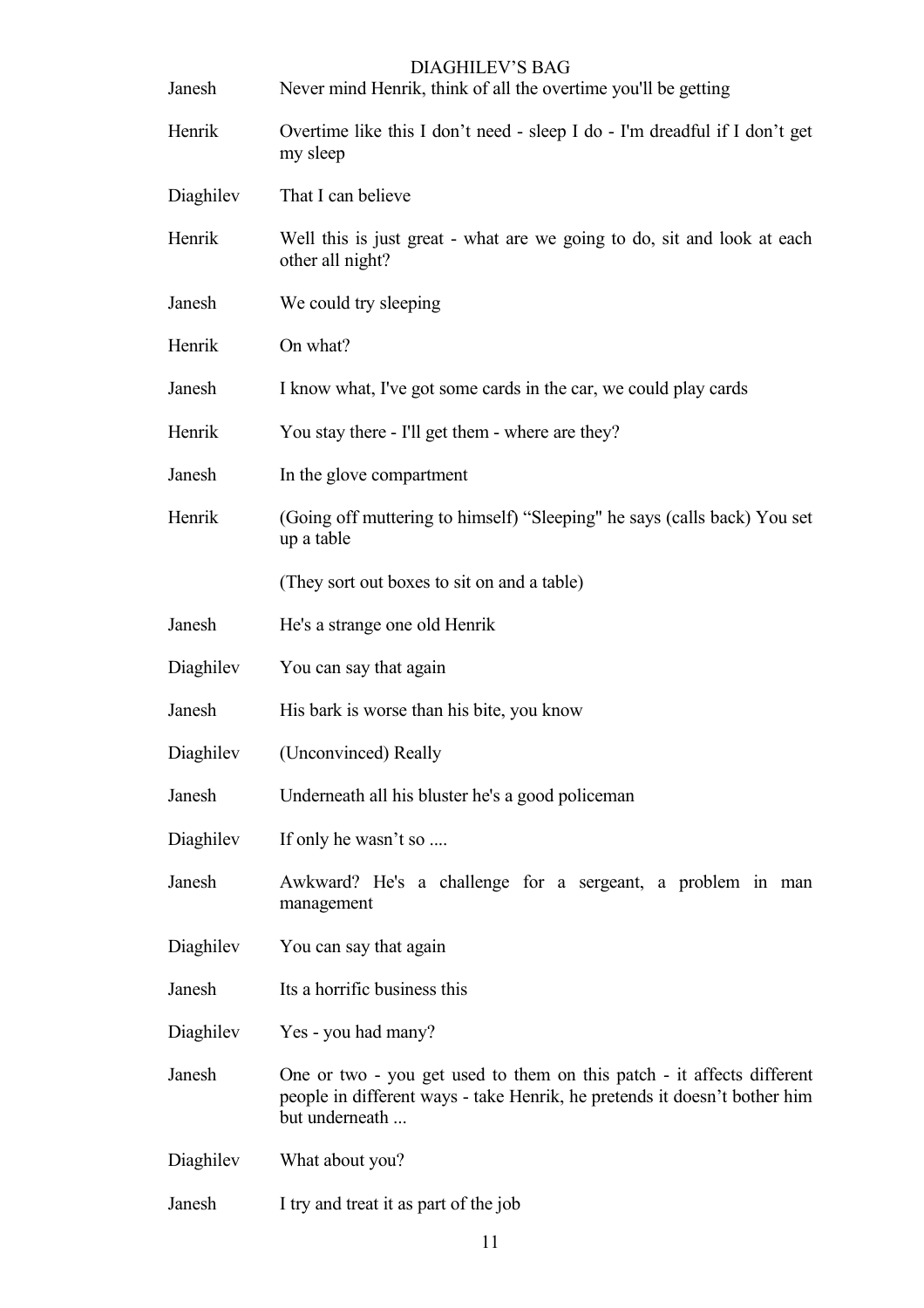| Diaghilev | Not a very pleasant part                                                                                                        |
|-----------|---------------------------------------------------------------------------------------------------------------------------------|
| Janesh    | No, but somebody has to do it                                                                                                   |
| Diaghilev | You never think about things like this when you join                                                                            |
| Janesh    | No - not the kind of thing to put on recruitment posters                                                                        |
| Diaghilev | I don't think I'll ever get used to it                                                                                          |
| Janesh    | That's because you're a poet - can I ask you, what's a policeman doing<br>writing poetry?                                       |
| Diaghilev | I don't know, they just seem to come of their own accord                                                                        |
| Janesh    | I wish I could create like that, the only thing I'm any good at is<br>woodwork                                                  |
| Diaghilev | A very useful pastime - you'll have plenty of time for that when you're<br>married                                              |
| Janesh    | If I get married                                                                                                                |
| Diaghilev | It is a long engagement                                                                                                         |
| Janesh    | That's because she wants everything just so - just like her father                                                              |
| Diaghilev | Her father?                                                                                                                     |
| Janesh    | One of the bosses at headquarters. I met her at one of the dances                                                               |
| Diaghilev | One of the bosses? You'll be all right then - I'll soon be calling you<br>"Sir." Perhaps there's more to you than meets the eye |
| Henrik    | (Re-entering with cards) You what?                                                                                              |
| Diaghilev | I said there's more to Janesh than meets the eye - he tells me he's<br>marrying a boss' s daughter                              |
| Henrik    | When she gets round to it - I wouldn't care if she was worth waiting for<br>she's as ugly as sin                                |
| Janesh    | Hey!                                                                                                                            |
| Henrik    | Never mind Janesh, you know what they say 'The ugliest ones make up<br>for it in bed"                                           |
| Janesh    | That's my future wife you're talking about                                                                                      |
| Henrik    | Yeah, yeah right then, what are we playing? Come on then, move<br>over turn the light this way (he begins to shuffle and deal)  |